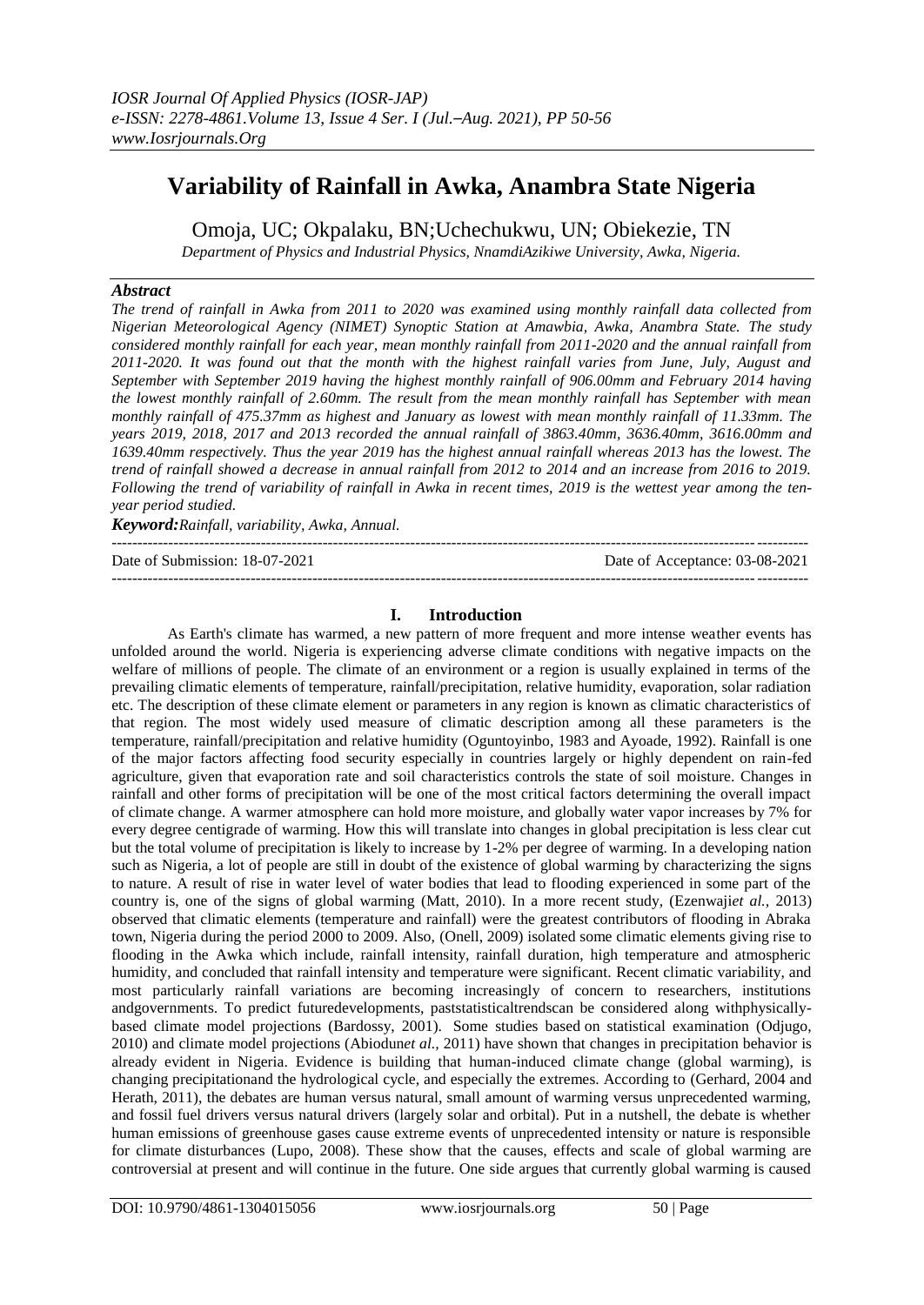by human factors while the opposite side insists on natural induced factors. (Riebeek, 2007) points out that global warming is happening at present and scientists have evidence that humans are to be blamed. The natural variability and climate change fluctuations of the climate system have been part of the Earth's history however, there have been changes in concentrations of greenhouse gases(GHGs) in the atmosphere growing at an unprecedented rate and magnitudes in recent years (Crowley, 2000; Paehler, 2007).

#### **II. Study Area**

Awka is the capital of Anambra state. It is a town situated in the South Eastern part of Nigeria under Awka South local government area in Anambra state. The town lies along roads leading from Owerri, Umuahia, Onitsha, and Enugu. The area is bounded by latitudes  $6^{\circ}$  9 N,  $6^{\circ}$ 19 N and longitude  $7^{\circ}$ 11 E,  $7^{\circ}$ 12 E. The city Centre is traversed by the old Enugu road (Zik's avenue). The town stretches to over a distance of 26 kilometers. Awka lies below 300m above sea in a valley on the plains of the Mamu River. Two ridges, both lying in a North-South direction, form the major topographical features of the area. Awka is sited in a fertile tropical valley but most of the original rain forest has been lost due to clearing for farming and human settlement. South of the town on the slopes of the Awka-OrluUplands (Ezenwaji*et al.,* 2013) are some examples of soil erosionand gulling. In recent times, the onset and cessation periods of the rain in the study area has been observed to vary over time.



**Fig 1:** Map of Anambra State, showing Awka(Modified fromEzenwaji*et al.,* 2018).

#### *Data collection*

## **III. Materials and Method**

The basic climatic database for this study, managed by Nigerian Meteorological Agency (NIMET) Synoptic Station at Amawbia, Awka, Anambra State is the monthly values of accumulated rainfall taken over a period of 10 years (2011 to 2020). The temporal variation in rainfall characteristics of Awka were evaluated using the data.

#### *Data Analysis*

The yearly, monthly mean and annual variation of rainfall values was evaluated using descriptive statistics which involves the mean, ranges and charts. The monthly values of the rainfall for respective months from 2011-2020 were averagedto obtain the mean monthly rainfall for each month. The monthly values of the rainfall for each year were averaged for the ten (10) years period to obtain annual rainfall values of the study area. The mean is mathematically expressed as: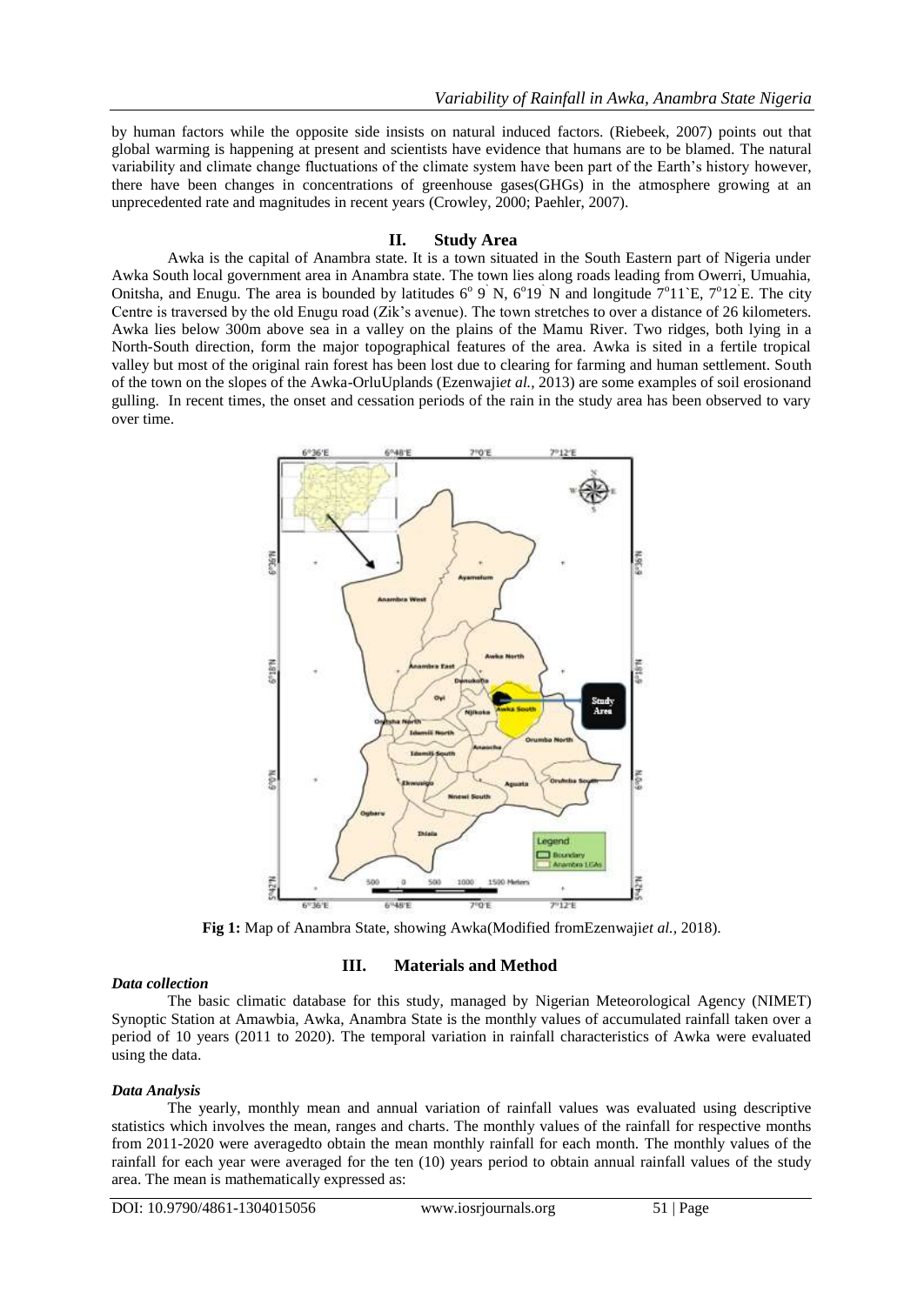$$
\bar{x} = \frac{\sum_{i=1}^{n} x_i}{n}
$$

In this study, mean was used to determine average occurrence of variable of interest such as average volume of rainfall in the location. To demonstrate the rainfall trends, the yearly,mean monthly and the annual mean precipitation were computed for the years 2011 to 2020 using Microsoft excel spreadsheets and the result shown in Table 1. Thereafter, graphs were plotted to show the overall trends.

|                 |            |       |     | <b>Table 1.</b> Mcall of Molitin's and Milliam Kannah (1999) in Tywka Holli 2011 to 2020 |     |      |      |                                                                    |      |     |       |     |                                                                            |
|-----------------|------------|-------|-----|------------------------------------------------------------------------------------------|-----|------|------|--------------------------------------------------------------------|------|-----|-------|-----|----------------------------------------------------------------------------|
| year            | Jan        | Feb   | Mar | April                                                                                    | May | June | July | Aug                                                                | Sept | Oct | Nov   | Dec | Annual                                                                     |
| 2011            | 0.00       | 18.50 |     |                                                                                          |     |      |      |                                                                    |      |     |       |     | 59.90 100.70 281.40 190.90 214.70 186.90 512.10 216.20 13.70 25.10 1820.10 |
|                 | 2012 28.30 | 66.50 |     |                                                                                          |     |      |      | 16.50 206.30 236.70 327.80 232.00 363.50 167.40 266.70             |      |     | 49.80 |     | 0.00 1961.50                                                               |
|                 | 2013 20.20 | 0.00  |     |                                                                                          |     |      |      | 93.30 164.00 254.10 348.70 127.70 128.20 261.70 197.30             |      |     | 1.90  |     | 6.30 1639.40                                                               |
|                 | 2014 61.40 |       |     |                                                                                          |     |      |      | 2.60 107.20 130.20 187.50 140.30 290.40 173.30 329.70 142.60       |      |     |       |     | 93.50 19.00 1677.70                                                        |
| 2015            |            |       |     |                                                                                          |     |      |      | 0.00 161.60 107.60 54.90 289.10 264.60 550.90 261.70 586.70 202.10 |      |     |       |     | 64.50 0.00 2543.70                                                         |
| 2016            | 0.00       |       |     |                                                                                          |     |      |      | 26.00 122.60 187.00 229.20 282.20 239.60 419.00 221.60 264.80      |      |     | 42.70 |     | 0.00 2034.70                                                               |
| 2017            | 3.40       | 0.00  |     |                                                                                          |     |      |      | 33.40 519.80 299.50 680.80 651.80 407.40 598.20 331.60             |      |     | 90.10 |     | 0.00 3616.00                                                               |
| 2018            | 0.00       | 17.40 |     |                                                                                          |     |      |      | 39.60 322.90 240.00 438.70 689.20 447.70 887.80 412.00 141.20      |      |     |       |     | 0.00 3636.50                                                               |
| 2019            | 0.00       |       |     |                                                                                          |     |      |      | 96.10 118.20 160.20 494.70 709.30 539.50 489.10 906.00 252.00      |      |     | 98.30 |     | 0.00 3863.40                                                               |
| 2020            | 0.00       |       |     |                                                                                          |     |      |      | 0.00 203.50 215.50 435.50 324.90 660.60 100.80 282.50 443.10       |      |     |       |     | 2.10 69.00 2737.70                                                         |
| 2011-2020 11.33 |            | 38.87 |     |                                                                                          |     |      |      | 90.18 206.15 304.77 374.42 419.67 297.76 475.37 272.84             |      |     |       |     | 59.78 11.94 2553.07                                                        |

**Table 1:** Mean of Monthly and Annual Rainfall (mm) in Awka from 2011 to 2020

# **IV. Results and Discussion**

#### *Monthly rainfall for each year*

The plots of yearly rainfall (Figs. 2-6) indicates a high irregular nature in magnitudes of rainfall between the months of each year. The beginning of rains was found to be significantly in the month of March/April, while discontinuance was predominantly October/November. It was observed that the period of onset of rainfall is changing with this occurring also in January/February Between 2011 to 2020, while the discontinuance remains almost undeterred. Over Awka, the first peak is usually recorded in July followed by a short dry spell in August known as the 'August break', then follows the second peak in September.



**Fig 2:** Monthly Rainfall for Awka in 2011 and 2012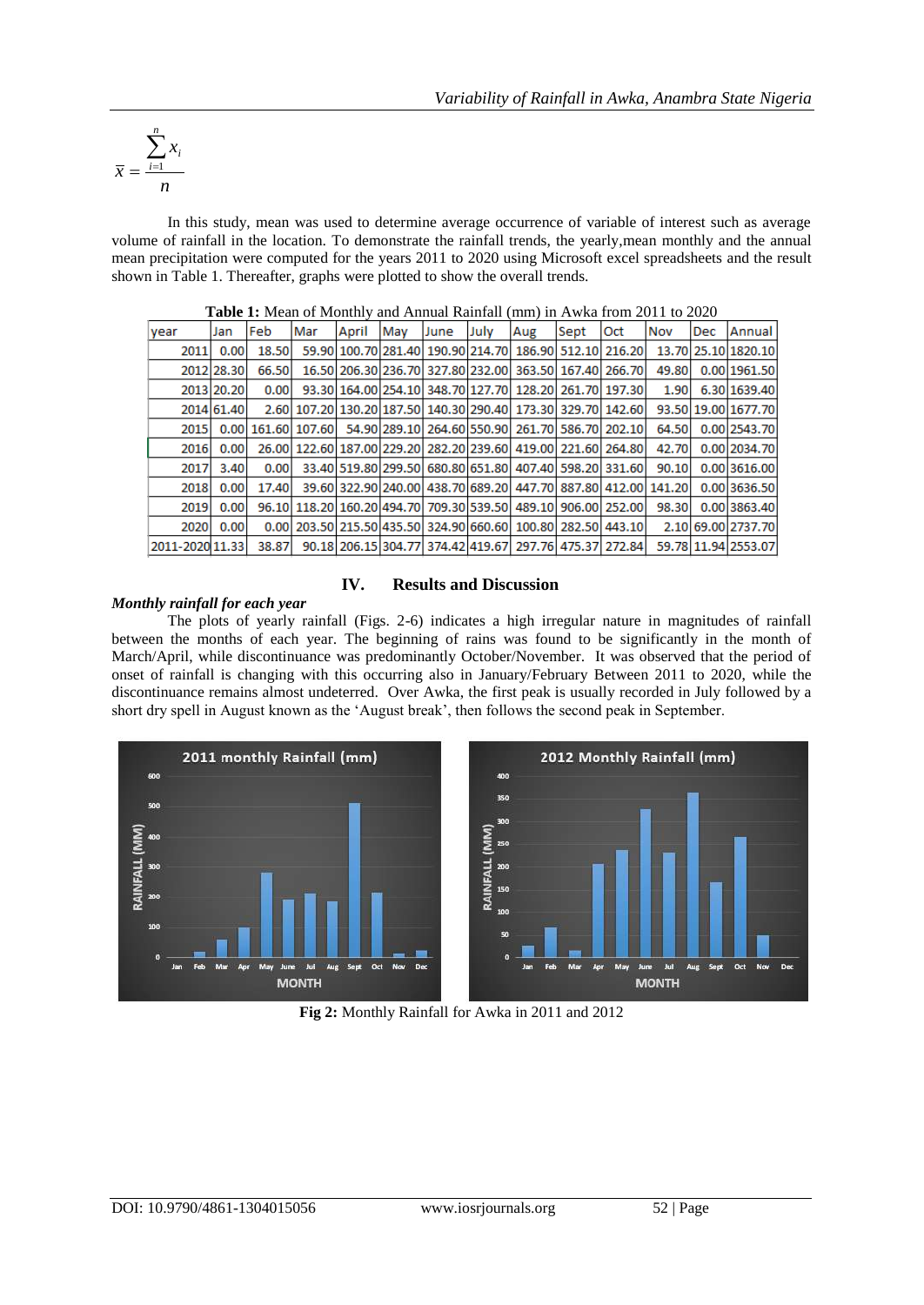# *Variability of Rainfall in Awka, Anambra State Nigeria*



**Fig 3:** Monthly Rainfall for Awka in 2013 and 2014



**Fig 4:** Monthly Rainfall for Awka in 2015 and 2016



**Fig 5:** Monthly Rainfall for Awka in 2017 and 2018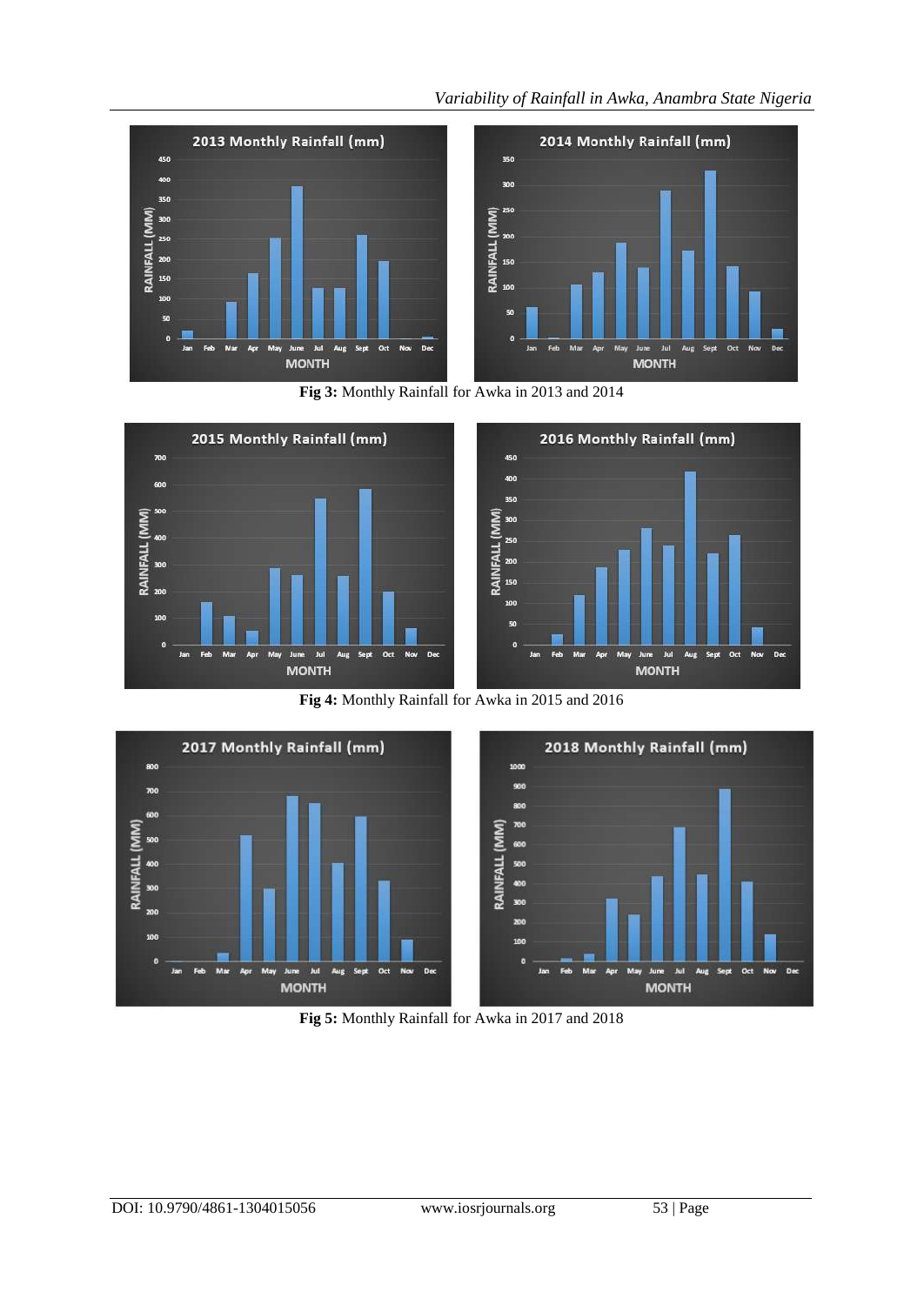# *Variability of Rainfall in Awka, Anambra State Nigeria*



**Fig 6:** Monthly Rainfall for Awka in 2019 and 2020

# *Mean Monthly rainfall from 2011-2020*

The mean of the monthly rainfall from 2011 to 2020 (Fig. 7) showed an increasing trend in the volume of rainfall from January to July, a decrease in august (august break) and another increase in September. The trend recorded September with 474.37mm as the highest and January with 11.33mm as the lowest.



**Fig 7:**Trend of Mean Monthly Rainfall from 2011 to 2020

## *Annual rainfall analysis*

The cumulative annual rainfall in Awka ranges from 1639.40mm to 3863.40mm for the ten (10) years period under this study (Fig. 8 and Table 1). It is recorded from the trend plot (Fig. 8) that over the years, the climate has been changing. The mean of the cumulative annual rainfall is 2553.07mm which is notably high when compared to what (Nzoiwu*et al.,* 2017) got from 1976 to 2015 and it provide an evidence to a more recent increase in the rainfall trend. The year, 2019 recorded the highest magnitude of rainfall with 3863.40mm followed by 2018 with 3636.50mm. The strongest decreasing trend occurred in 2020 while the strongest increasing trend occurred from 2016 to 2019.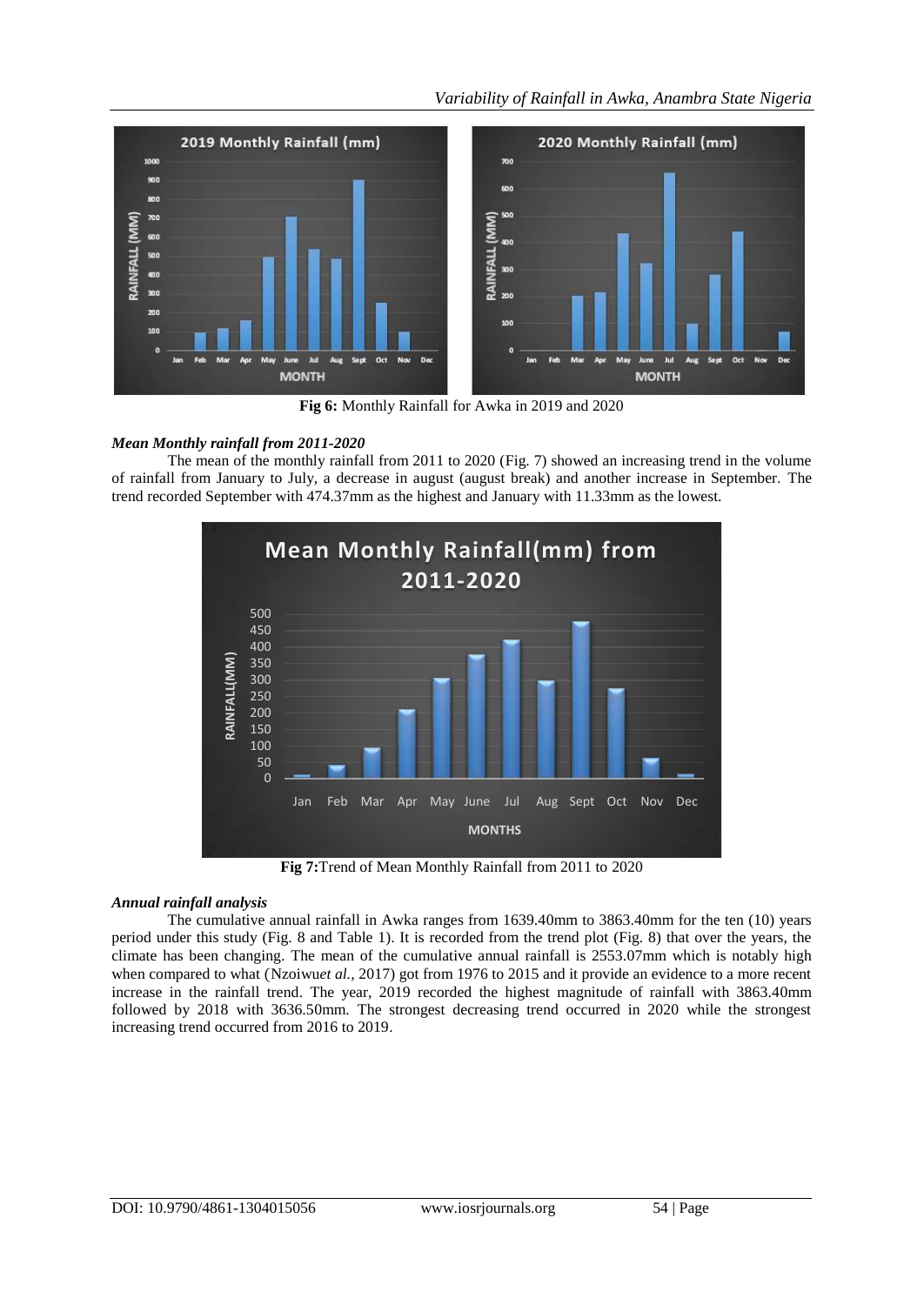

**Fig 8:**Trend of Annual Rainfall from 2011 to 2020

These increases is as a result of a substantial increase in rainfall amount during months of May, July, August and September of the ten (10) years. This changes in climate of Awka over the years is due to variation in temperature and humidity of the area and also due to adverse human impact on the ecosystem. It provides a reference to show the capability of global warming to stimulate changes in hydrological cycle.

#### **V. Conclusion**

The expected climate changes that could affect rainfall is ultimately caused by global warming. The evaluated results imply that both rainfall is not evenly distributed as it rains during the dry and rainy months. Thecalculatedannual rainfall varies between 1639.40mm to 3863.40mm which suggests an increasing trend in the climatic parameter in Awka. The weather and climatic variables can be seen as human exposures that directly or indirectly impact on human life. A resource-sensitive approach is needed to be taken base on the effect of global warming which may lead to higher temperatures and humidity as well as changes in precipitation due to global warming which are likely to alter the geographical range and seasonality of some climate sensitive vectors-potentially, extending the range and season of food insecurity, higher exposure to heat stress and ultraviolet radiation, more intense and frequent extreme weather events to the habitats of Awka as well as vector-borne diseases, contracting them for others. Moreover, these are not expected to remain constant, and overall likely to increase their impacts on humanity as the year goes by.

#### **Acknowledgement**

The authors are grateful to Nigerian Meteorological Agency (NIMET) Synoptic Station at Amawbia, Awka, Anambra State for provision of the data that was used for this research work.

#### **References**

- [1]. Abiodun BJ, Salami AT, Tadross M (2011). Climate Changes Scenarios for Nigeria: Understanding Biophysical Impacts. Climate System Analysis Group, Cape Town, for Building Nigeria's Response to Climate Change (BNR CC) Project. Ibadan, Nigeria: Nigeria Environmental Study/Action Team (NEST).
- [2]. Ayoade, J.O. (1993), Introduction to climatology for the Tropics. Spectrum book Ltd. Ibadan, pp. 204 220
- [3]. Bardossy A (2001). Statistical Investigation of Precipitation Changes form a Hydrological Viewpoint. In Lozan J, GraBI H. and Hupfer P. (Eds) Climate of the 21<sup>st</sup> Century: Changes and Risks. WissenschaftlicheAuswerungen, Hamburg, Germany.
- [4]. Crowley, T.J., 2000: Causes of climate change over the past 1000 years. *Science*, 289(5477), 270–277.
- [5]. Ezenwaji EE, Nzoiwu CP, Umeogu CC, (2018) Contribution of Rainfall and other Meteorological factors to Building collapse in Urban Areas of Anambra State. Environmental Review 6:1
- [6]. Ezenwaji EE, Okoye AC, Awopeju AK (2013) The relative contributions of climatic elements and environmental factors to flooding in Awka urban area. Afr. J. Environ. Sci. Technol. 7(8).
- [7]. Gerhard, L.C. (2004). Climate change: Conflict of observational science, theory and politics. AAPG Bulletin, 88(9), 1211-1220.
- [8]. Herath, A.K. (2011). The climate change debate: Man vs. nature. Available from http:/www.livescience.com /16388-climate change-debate-man-nature.html. Accessed at February 2017.
- [9]. Lupo, A.R. (2008). Anthropogenic global warming: A skeptical point of view. Missouri Medicine, 105(2), 22-25.
- [10]. Matt R. (2010): Positive and Negative Effects of Global Warming to People and the Planet. http://geography.about.com/od/globalproblemsandissues/a/advantages.htm
- [11]. Nzoiwu CP, Ezenwaji EE, Enete IC, Igu NI, (2017)Analysis of trends in rainfall and water balance characteristics of Awka, Nigeria.Journal of Geography and Regional Planning. 10(7): 186-196.
- [12]. Odjugo, P. A. O. (2010). Regional evidence of climate change in Nigeria. Journal of Geography and Regional Planning Vol. 3(6), pp. 142-150, June 2010 Available online at http://www.academicjournals.org/JGRP. ISSN 2070-1845© 2010 Academic Journals
- [13]. Oguntoyinbo, J.S. (1983) Climate. In: Oguntoyinbo, J.S., Areola, O.O. and Filani, M.a., Eds., Geography of Nigerian Development,  $2<sup>nd</sup>$  Edition, Heinemann Educational Books, Ibadan,  $45 - 70$
- [14]. Onell DB (2009). Analysis of relevant climatic elements in Awka town, Nigeria. Clim. Environ. 5(2): 330-341.

.